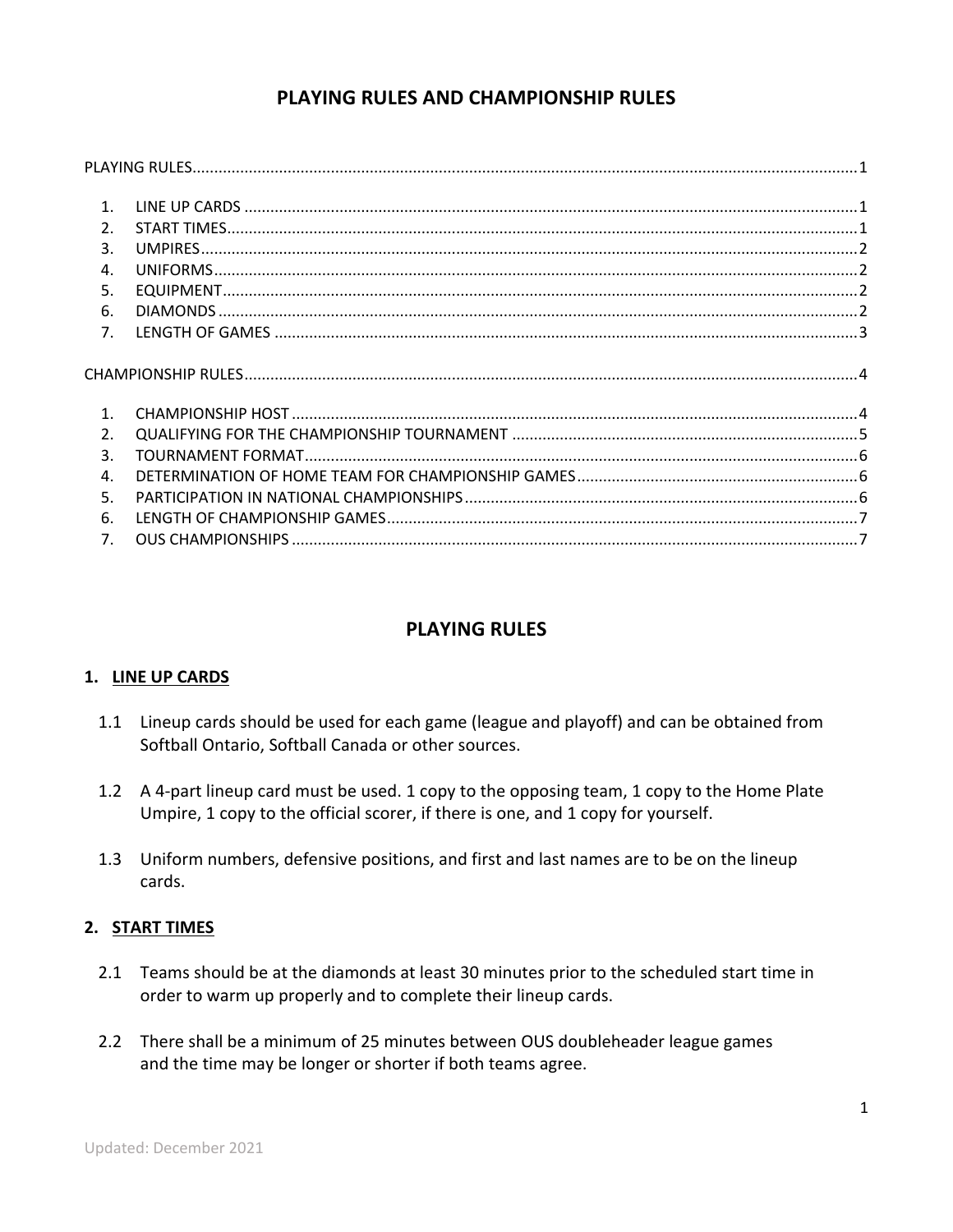## **3. UMPIRES**

- 3.1 An Umpire-in-Chief (UIC) is required as per the OUS/Softball Ontario Letter of Understanding.
- 3.2 There must be 2 carded umpires at all games.
- 3.3 Umpires must either be Softball Ontario or Softball Canada carded.

### **4. UNIFORMS**

- 4.1 Minimum uniform will be matching tops. Team name displayed on matching uniform tops worn in-game must be the school name/mascot of the university which the team represents.
- 4.2 At this time, we will not stop teams from having sponsor logos on their uniforms, so long as the logo is not a "billboard". Teams should note that the Ontario University Athletics and the Ontario Colleges Athletic Association do not allow sponsor logos or recognition on game uniforms.
- 4.3 Logos on warm-up shirts/jackets are allowed.
- 4.4 There is no set colour that a team must wear.
- 4.5 Players do not have to wear matching sliding shorts or caps.
- 4.6 In case of inclement weather, over-wear may be worn but all players must be able to produce a number, if requested by a coach or umpire, matching the one listed on the official lineup card.

### **5. EQUIPMENT**

- 5.1 A safety base must be used at first base.
- 5.2 The official ball must be used in all league games and the OUS Championship Tournament. The official ball is Worth Red Dot; YellowPX2RYLC,0.47 Core 12'ball.
- 5.3 The host will provide 1 new ball and 1 good, used ball for each game.

### **6. DIAMONDS**

6.1 Diamonds must meet a minimum set of standards as set out by the diamond committee and must include: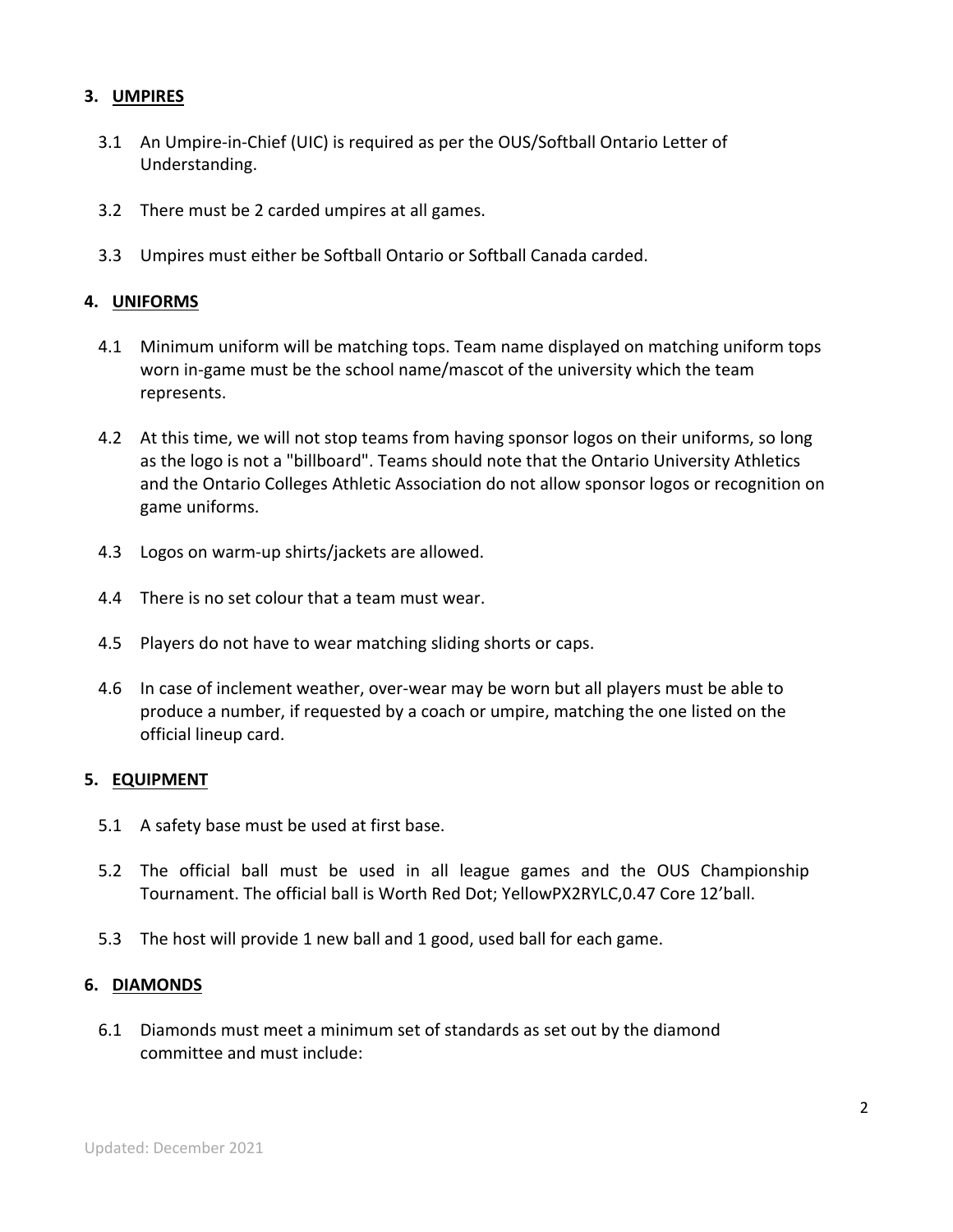- Fences (covers included)
- Baselines
- Outfield
- Player benches/Dugout area
- Washrooms (Port-a-potties are acceptable)
- Diamonds are groomed
- Lines Fair/Foul
- 6.2 Any teams found to be hosting on diamonds that do not meet the minimum standards will forfeit all games played on that diamond. Note: Playing on backup diamonds, that do not meet the minimum standards, is allowed as long as both coaches agree.
- 6.3 The host team must have permits for all diamonds, including the backup diamonds. Permits must be carried by the host team.
- 6.4 All diamonds must be lined properly, as per the current Softball Canada Rulebook.
- 6.5 All diamonds must be approved by the OUS Executive by May  $1<sup>st</sup>$  each year.

### **7. LENGTH OF GAMES**

- 7.1 If teams are tied after 7 innings, teams will immediately move to the International Tie Breaker.
- 7.2 Once a game has started and is called due to darkness, weather, or other circumstance, an official game will be at least 5 innings.
- 7.3 Should darkness, weather or some other unforeseen circumstances arise prior to the starting of a game, a game may consist of 5 innings but both teams must agree to play 5 innings prior to the start of said game.
- 7.4 Should weather become a major factor in getting games completed, the host team has the right to reschedule the times of games, and the games may consist of 5 innings.
- 7.5 A regulation tie game shall be declared if the score is equal when the game is called at the end of five or more completed innings, or if the team second at bat has equaled the score of the first team at bat in the incomplete inning, reverting to Playing Rule 7.2 and may only be deemed a regulation tie if the game is called due to darkness, weather, or other extenuating circumstances that prevent the game from going to International Tie Breaker as per OUS policy for tied games.
- 7.6 A game that is tied and not played out to the International Tie Breaker rule will result in both teams being assessed a 0-7 loss in the standings, with exception to Playing Rule 7.2.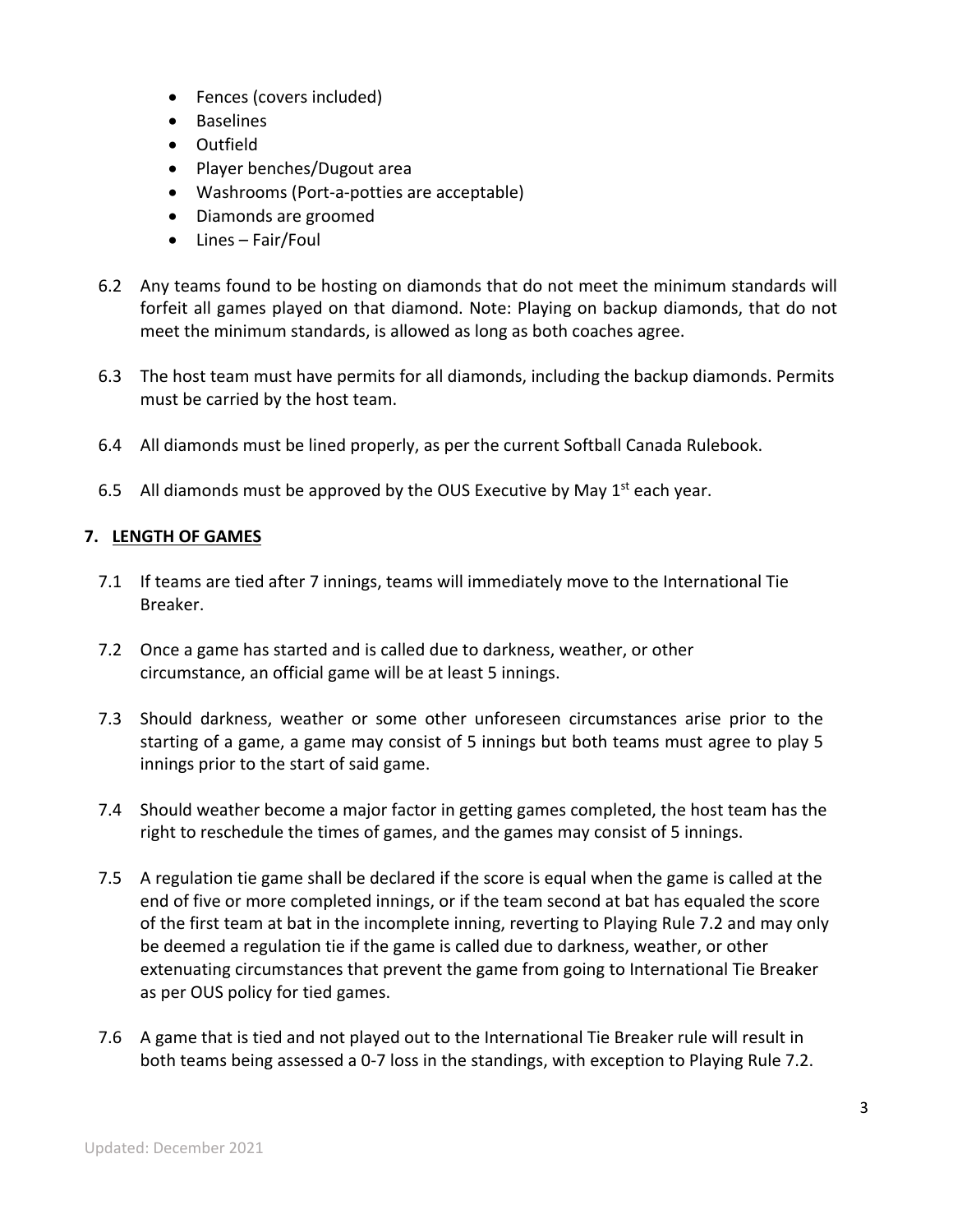- 7.7 A game that is not played out through 7 full innings for any reason, with exception to Playing Rule 7.2, will result in both teams being assessed a 0-7 loss in the standings.
- 7.8 A game which falls under Playing Rule 7.6 or 7.7 will have the 0-7 loss assessed immediately, with no opportunity to complete the game later in the season.

# **CHAMPIONSHIP RULES**

## **1. CHAMPIONSHIP HOST**

- 1.1 An OUS host will be determined by the scheduled rotation by January  $1<sup>st</sup>$  each year. The scheduled team will declare by this deadline if they are going to host the Provincial Championships and agree to all terms of the OUS hosting guide.
- 1.2 If the scheduled team does not declare by January  $1<sup>st</sup>$  that they will host the Championships, the Executive will first offer teams within the same region as the scheduled team the opportunity to submit bids if they are interested in hosting the Championships. If no team from that region submits a bid, the Executive will offer all teams in the OUS the opportunity to submit bids if they are interested in hosting the Championships. Any team who hosts Championships must agree to all terms of the OUS hosting guide. If no team offers to host the Provincial Championships, then the OUS Executive will host.
- 1.3 Bids should include, at a minimum, the diamonds proposed where Championships will be held (minimum 2 diamonds with lights), as well as any other redeeming information regarding the team's proposal. In the event that the Executive is required to decide between competing bids for the Championships host, the Executive will use positive features provided in the bid to come to a decision. The Executive may request additional information from any or all teams who have submitted bids before coming to a final decision on Championships host.
- 1.4 The Executive will select and announce the Championships host no later than March  $31^{st}$ each year.
- 1.5 The rotation is based on the following regions:
	- Central: Brock, McMaster, University of Toronto, University of Guelph, and Ryerson University
	- East: University of Ottawa, Carleton, Queens and York
	- West: Laurier, Western, University of Waterloo and University of Windsor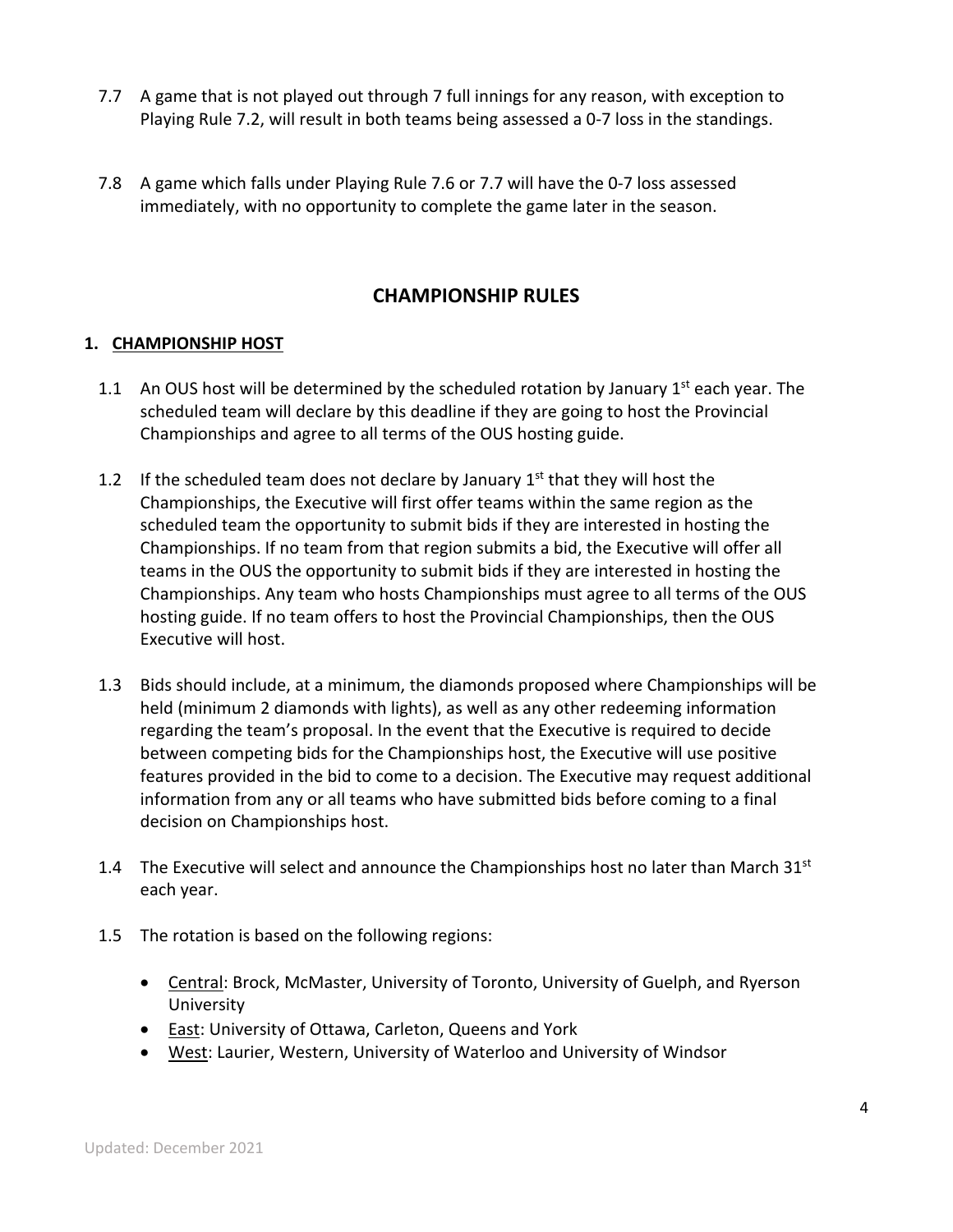- 2013 University of Toronto 2014 - Western 2015 - Queens 2016 - Guelph 2017 - Laurier 2018 - University of Ottawa 2019 - McMaster 2020 - University of Windsor 2022 - Brock 2023 - Waterloo 2024 – Carleton 2025 – Ryerson 2026 – York
- 1.6 All teams travelling to the OUS Provincial Championships are required to stay at the host hotel. Those who choose not to stay at the host hotel will be assessed a \$150 contribution payable to the OUS. Host hotel rates are to be negotiated and must first be approved by the OUS Executive.
- 1.7 The OUS Executive shall select a Tournament Convenor for the Provincial Championships. The Tournament Convenor will be in full control of the event (and may use Executive input as needed) effective Friday of Championship weekend at 12:00 PM.

## **2. QUALIFYING FOR THE CHAMPIONSHIP TOURNAMENT**

- 2.1 Eight teams will qualify for the Championship Tournament.
- 2.2 The seeding of teams will be those with the highest winning percentages following regular season play.
- 2.3 In order to take into account rainouts and ties due to rainouts, winning percentage will be calculated using points. The points earned are divided by the number of points available (including forfeits but not including rainouts) to produce a ranking.
- 2.4 Points are based on regular season play and are assigned as follows:
	- 2 points win
	- 1 point tie
	- 0 points loss
- 2.5 If after ranking, teams are tied, the following (in order) will be used to break the tie. [For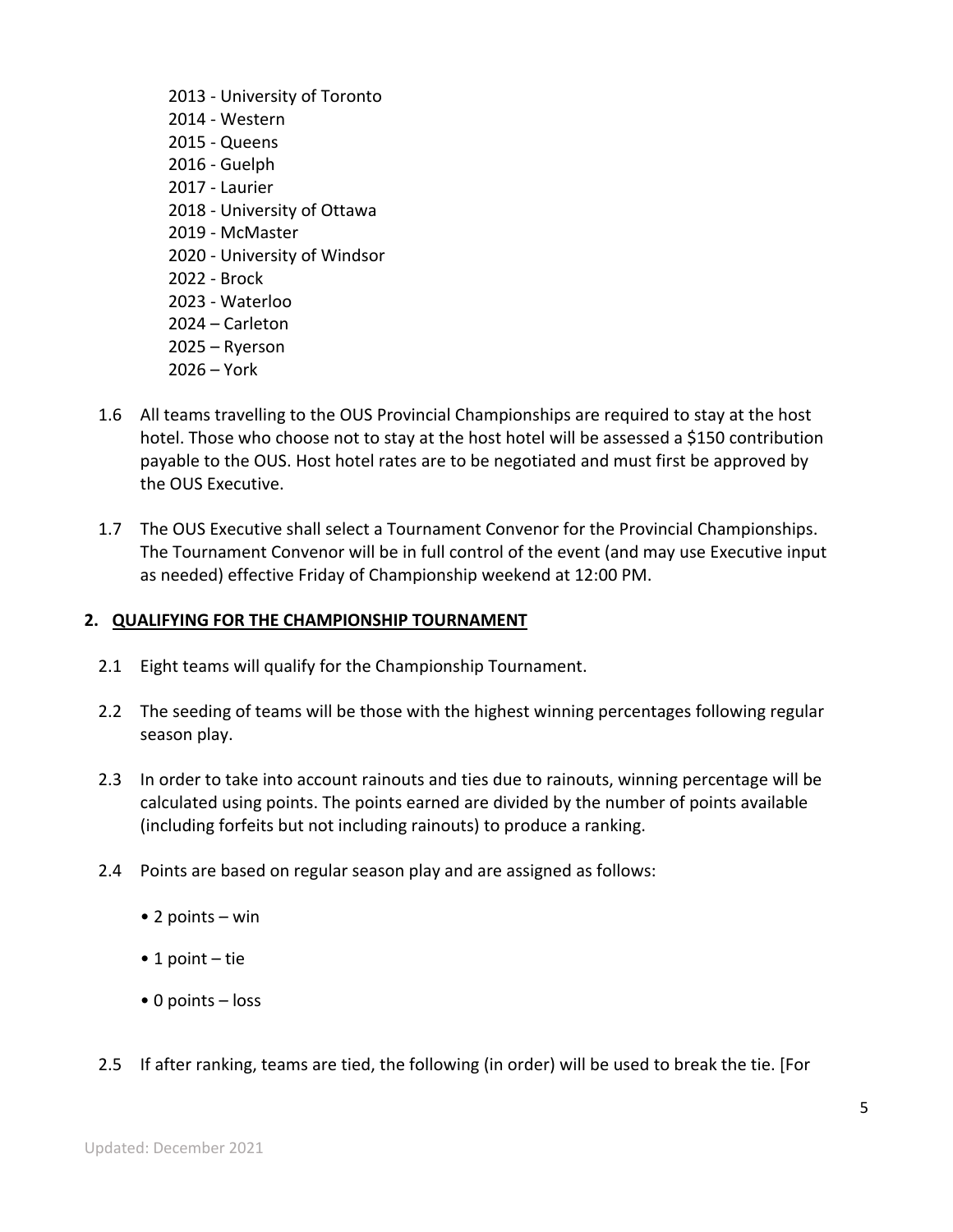the second and third tiebreakers, ONLY the runs scored in the games between the teams that are tied are counted.]

- First Head to head
- Second Head to head runs AGAINST
- Third Head to head (runs for) (runs against) i.e. plus/minus
- Fourth Overall runs AGAINST
- Fifth Overall (runs for) (runs against) i.e. plus/minus
- Sixth Coin Toss.
- 2.6 All above tie-breakers will be calculated with tied teams.

### **3. TOURNAMENT FORMAT**

- 3.1 The host will provide a cost estimate for the OUS playoffs. NOTE: All teams that attend the Championship will submit a fee to the Championship host to aid in covering costs of the tournament. The fee will not exceed \$370. A refund will be issued to all teams not qualifying for the Championship.
- 3.2 The Tournament Convenor or his/her delegate shall have the power to alter the playoff format as he/she sees fit after consultation with the member/participating teams.
- 3.3 A MVP will be selected from the gold medal game by the OUS Executive members present at the tournament and will be presented with the Doug Parry Championship MVP Award during the medal ceremony.
- 3.4 A coaches meeting for the Championships will be conducted on Friday evening following the banquet.

## **4. DETERMINATION OF HOME TEAM FOR CHAMPIONSHIP GAMES**

4.1 Home/away teams for the championship game will be decided by a coin flip.

### **5. PARTICIPATION IN NATIONAL CHAMPIONSHIPS**

- 5.1 Qualifying for National Championships will be set out as per Canadian Collegiate Softball Association standards.
- 5.2 Teams must notify the Executive of the intent to participate for the next year by February  $1<sup>st</sup>$ . In the second round for invitations, teams must declare they are participating as soon as a team accepts. A deposit as set out by the Canadian Collegiate Softball Association is required and the deposit will be refunded if the team attends the National Championship. If the team fails to attend, depending on the circumstances, the deposit may be forfeited. The decision of the Canadian Collegiate Softball Association Executive is final.